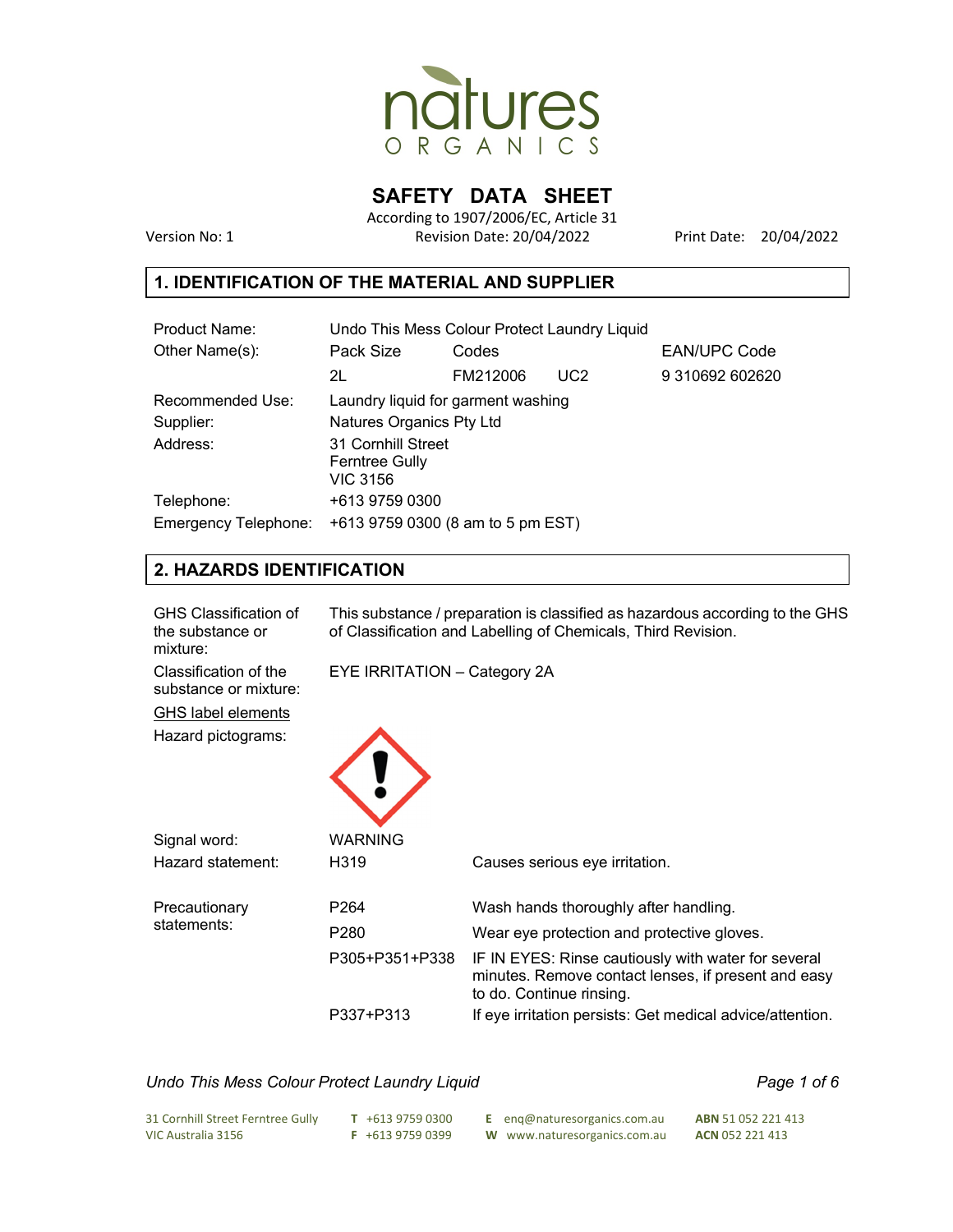#### **3. COMPOSITION/INFORMATION ON INGREDIENTS**

| <b>Chemical Name</b><br>C12-14 Fatty Acid Methyl Ester Ethoxylate<br>Potassium Oleate<br>Coco-Glucoside<br>Caprylyl/Capryl Glucoside<br>Ethanol<br>Fatty Acids C12-18, Me Esters, Sulfonated,<br>Sodium Salts<br>Sodium Carbonate | CAS Number<br>9006-27-3<br>143-18-0<br>110615-47-9<br>68515-73-1<br>64-17-5<br>149458-07-1<br>497-19-8 | Proportion (%)<br>< 10<br>$~<$ 10<br>$~<$ 10<br>$~<$ 10<br>< 10<br>$\leq 1$<br>$\leq 1$ |
|-----------------------------------------------------------------------------------------------------------------------------------------------------------------------------------------------------------------------------------|--------------------------------------------------------------------------------------------------------|-----------------------------------------------------------------------------------------|
| Fragrance<br>Subtilisin (and) alpha-amylase                                                                                                                                                                                       | 9014-01-1 (and) 9000-90-2                                                                              | $\leq 1$<br>$\leq 1$                                                                    |
| Mannan endo-1,4-beta-mannosidase                                                                                                                                                                                                  | 37288-54-3                                                                                             | $\leq 1$                                                                                |
| 1,2-benzisothiazolin-3-one                                                                                                                                                                                                        | 2634-33-5                                                                                              | < 0.1                                                                                   |
| Methylchloroisothiazolinone (and)<br>Methylisothiazolinone                                                                                                                                                                        | 55965-84-9                                                                                             | < 0.1                                                                                   |
| Ingredients determined not to be hazardous                                                                                                                                                                                        |                                                                                                        | >60 - 100%                                                                              |

The authorities of the European Community have selected 26 fragrance ingredients which are considered to be potential allergens. If any of these 26 fragrance ingredients are determined to be present at a level of 10 ppm (= 0.001%) or more in a leave-on personal care product or at a level of 100 ppm (= 0.01%) or more in a rinse-off personal care product or detergent product, then they must be included as an ingredient on the product label if the product is to be sold in the European Community. Whilst Australian legislation and regulations for personal care products and detergent products does not require such ingredient disclosure, it is provided below in the interests of transparency and to assist consumers in making an informed choice.

*Fragrance ingredients which are considered to be potential allergens present in the product at a level of 100 ppm (=0.01%) or more* 

| Hexyl Cinnamal | CAS 101-86-0 | 0.0128% |
|----------------|--------------|---------|
|----------------|--------------|---------|

## **4. FIRST AID MEASURES**

| Ingestion:                   | Rinse mouth out with water. Do not induce vomiting. Give plenty of water to<br>drink. If irritation develops and persists, seek medical advice or contact the<br>Poisons Information Centre (phone Australia 13 1126, NZ 0800 764 766). |
|------------------------------|-----------------------------------------------------------------------------------------------------------------------------------------------------------------------------------------------------------------------------------------|
| Eye:                         | Immediately hold eyes open and flush with water for at least 15 minutes. If<br>irritation persists, seek medical advice.                                                                                                                |
| Skin:                        | Wipe off excess with tissue or towel. Remove contaminated clothing. Wash<br>well with water. Seek medical advice if irritation occurs.                                                                                                  |
| Inhaled:                     | Not applicable.                                                                                                                                                                                                                         |
| <b>First Aid Facilities:</b> | Workcover recommended first aid facilities appropriate to the size of the<br>workplace.                                                                                                                                                 |
| Advice to Doctor:            | Treat symptomatically.                                                                                                                                                                                                                  |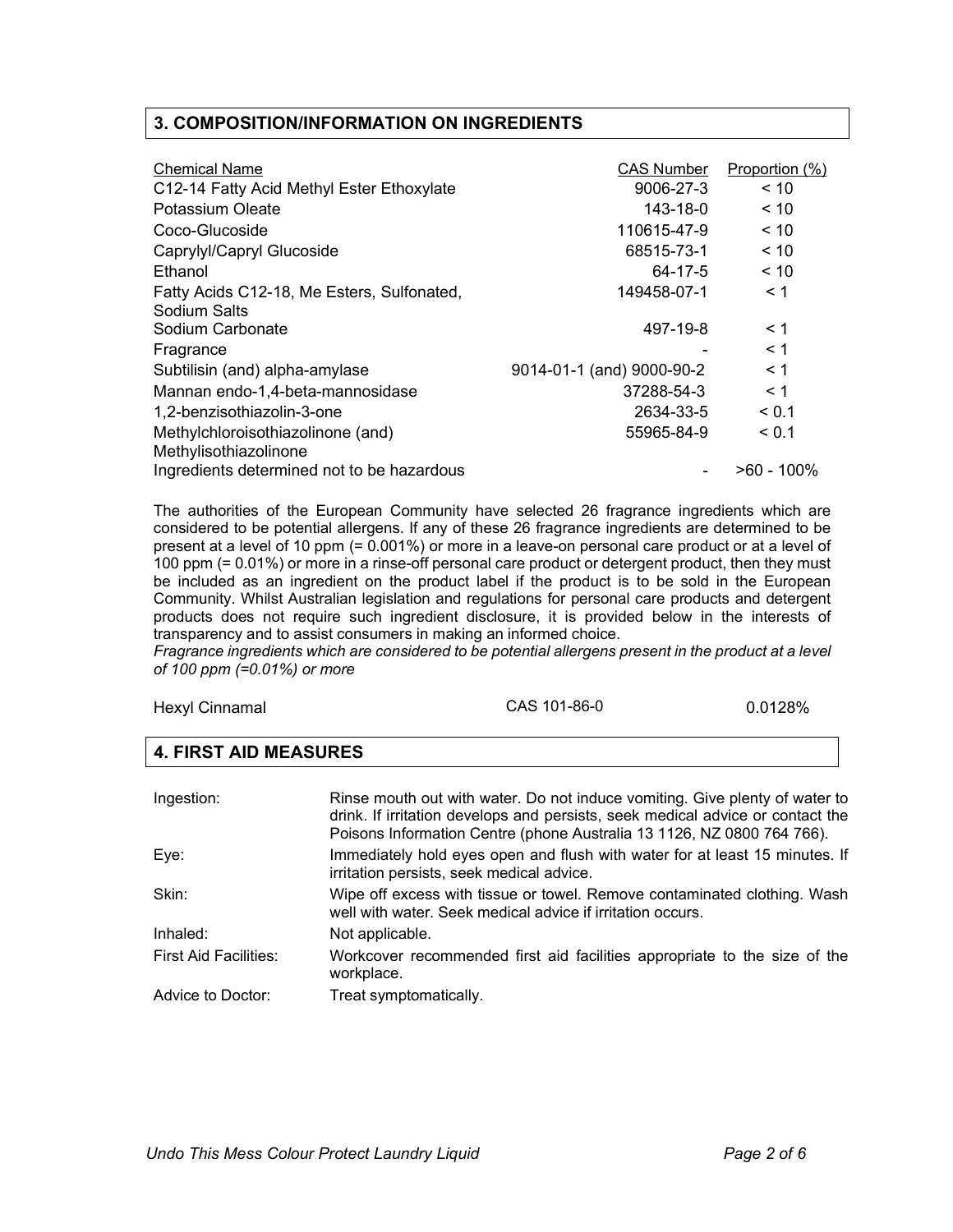## **5. FIRE FIGHTING MEASURES**

| Extinguishing media:                 | Water spray or fog. Foam, dry chemical powder or carbon dioxide<br>extinguishers.                                                                                                                                                                                                             |
|--------------------------------------|-----------------------------------------------------------------------------------------------------------------------------------------------------------------------------------------------------------------------------------------------------------------------------------------------|
| Hazards from<br>combustion products: | This mixture is not combustible under normal conditions. However, it will<br>break down under fire conditions and the hydrocarbon component will burn.<br>In a large fire, heating may produce toxic fumes containing carbon monoxide,<br>carbon dioxide, sulfur dioxide and nitrogen oxides. |
| Personal protective<br>equipment:    | Fire fighters to wear self-contained breathing apparatus and suitable<br>protective clothing.                                                                                                                                                                                                 |
| Hazchem code:                        | None assigned.                                                                                                                                                                                                                                                                                |

## **6. ACCIDENTAL RELEASE MEASURES**

|                                                           | Emergency procedures: Slippery when spilt. Avoid accidents, clean up immediately. Wear appropriate<br>protective equipment during clean-up.                                                                                                                                     |
|-----------------------------------------------------------|---------------------------------------------------------------------------------------------------------------------------------------------------------------------------------------------------------------------------------------------------------------------------------|
| Methods and materials<br>for containment and<br>clean up: | Contain spill to prevent contamination of drains / waterways. Use absorbent<br>material such as sand or earth. Collect and seal in properly labelled<br>containers for disposal in accordance with local regulations. Wash area down<br>with water to remove residual material. |

## **7. HANDLING AND STORAGE**

| Precautions for safe<br>handling:   | Follow product label directions. Avoid eye contact. Repeated or prolonged<br>skin contact should be avoided.                                                                                                            |
|-------------------------------------|-------------------------------------------------------------------------------------------------------------------------------------------------------------------------------------------------------------------------|
| Conditions for safe<br>storage:     | Store in original containers in a cool, dry, well-ventilated area and out of direct<br>sunlight. Recommended storage temperature range is between 0°C and<br>30°C. Store away from foodstuffs and foodstuff containers. |
| Storage incompatibility: None known |                                                                                                                                                                                                                         |

Storage incompatibility: None known.

## **8. EXPOSURE CONTROLS/PERSONAL PROTECTION**

#### National exposure standards: Australia (1)

| Ingredient | (a)<br>CAS No. | TWA                |                                   | STEL               |                                   | Carcinogen | <b>Notices</b>           |
|------------|----------------|--------------------|-----------------------------------|--------------------|-----------------------------------|------------|--------------------------|
|            |                | ppm <sup>(b)</sup> | mg/m <sup>3<math>(c)</math></sup> | ppm <sup>(b)</sup> | mg/m <sup>3<math>(c)</math></sup> | Category   |                          |
| Ethanol    | 64-17-5        | 1000               | 1880                              | $\sim$             | $\blacksquare$                    | -          | $\overline{\phantom{0}}$ |

where:

TWA = Time Weighted average

- STEL = Short Term Exposure Limit
- (1) Worksafe Australia Exposure Standard for Atmospheric Contaminants in Occupational Environment [NOHSC:1003 1995]
- (a) CAS No. (Chemical Abstracts Service) is a unique identifying number that is assigned to each chemical.
- (b) Parts of vapour or gas per million of contaminated air by volume at  $25^{\circ}$ C and 1 atm.<br>(c) Milliorams of substance per cubic metre of air
- Milligrams of substance per cubic metre of air.
- Sk Absorption through the skin may be a significant source of exposure.

Biological limit values: Not available.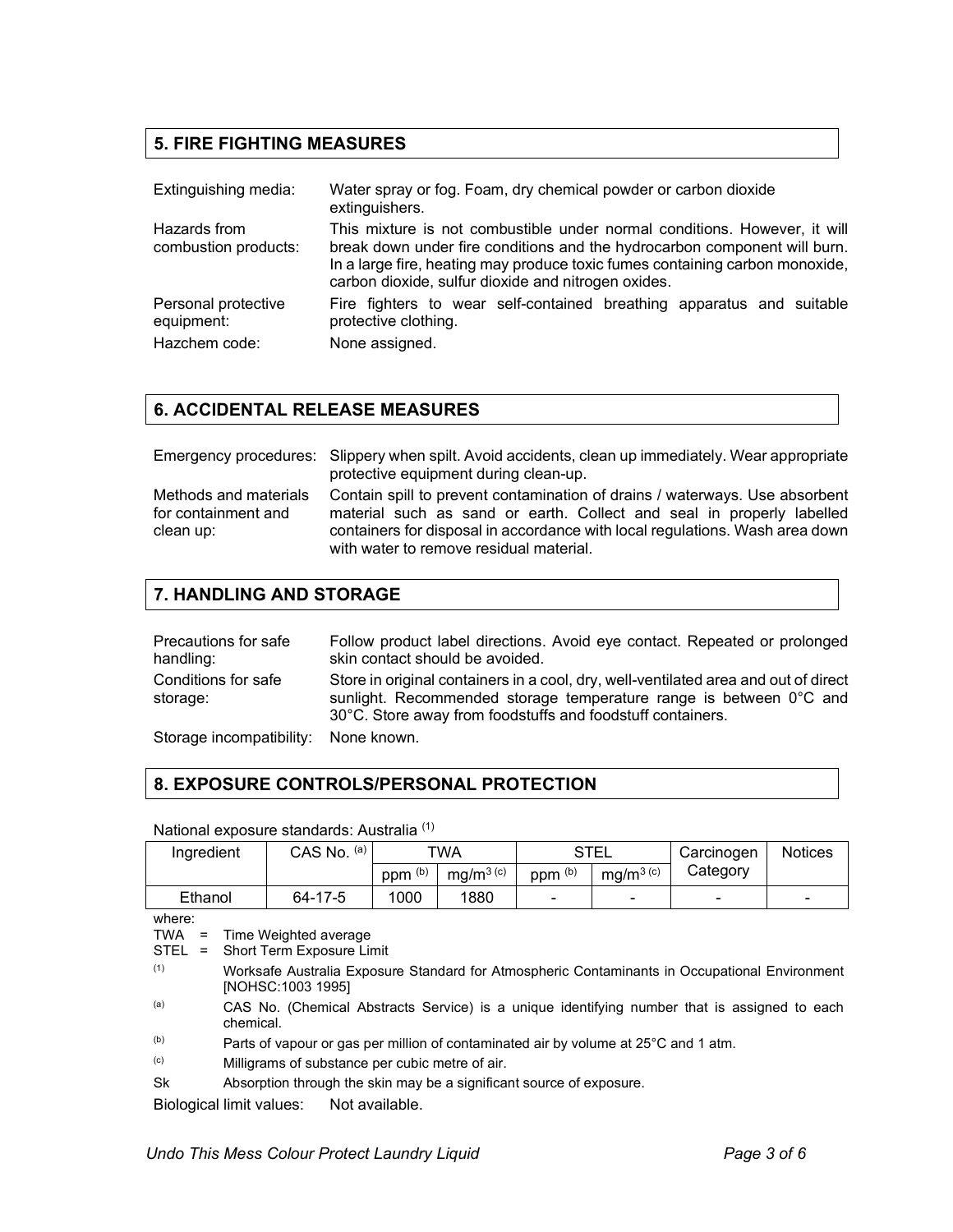Engineering controls: None under normal use conditions. Personal protective equipment: Eyes: The wearing of eye protection when handling the neat product in industrial situations is recommended. Hands: Wear nitrile or rubber gloves. Respiratory: Not normally a hazard due to the non-volatile nature of the product. Other: Always wash hands before smoking, eating, drinking or using the toilet.

#### **9. PHYSICAL AND CHEMICAL PROPERTIES**

| Appearance                          | Clear pale straw coloured slightly viscous liquid. |
|-------------------------------------|----------------------------------------------------|
| Odour                               | Sweet fruity fragrance                             |
| pH (neat)                           | Approximately 8.0                                  |
| Vapour Pressure (kPa)               | Not available                                      |
| Boiling Point (°C)                  | Approximately 100°C (water)                        |
| Melting Point $(^{\circ}C)$         | < 0°C                                              |
| Solubility in Water                 | Readily soluble                                    |
| Specific Gravity                    | Approximately 1.03 @ 20°C                          |
| Flash Point (°C)                    | Not applicable                                     |
| <b>Flammability Limits</b>          | Not flammable                                      |
| Ignition Temperature                | Not available                                      |
| <b>Specific Heat Value</b>          | Not available                                      |
| <b>VOC Content</b>                  | $< 1\%$                                            |
| <b>Evaporation Rate</b>             | Not available                                      |
| Viscosity                           | Approximately 400 cps @ 20°C                       |
| <b>Volatile Component</b>           | Not available                                      |
| <b>Saturated Vapour</b><br>Pressure | Not available                                      |
| Decomposition<br>Temperature        | Not available                                      |

## **10. STABILITY AND REACTIVITY**

| Chemical stability:                 | Stable under normal conditions.                                                                                                 |
|-------------------------------------|---------------------------------------------------------------------------------------------------------------------------------|
| Conditions to avoid:                | Excessive heat and direct sunlight.                                                                                             |
| Incompatible materials: None known. |                                                                                                                                 |
| Hazardous                           | Thermal degradation may produce carbon monoxide, carbon dioxide, sulfur<br>decomposition products: dioxide and nitrogen oxides. |
| Hazardous reactions: None known.    |                                                                                                                                 |

## **11. TOXICOLOGICAL INFORMATION**

Potential health effects: Acute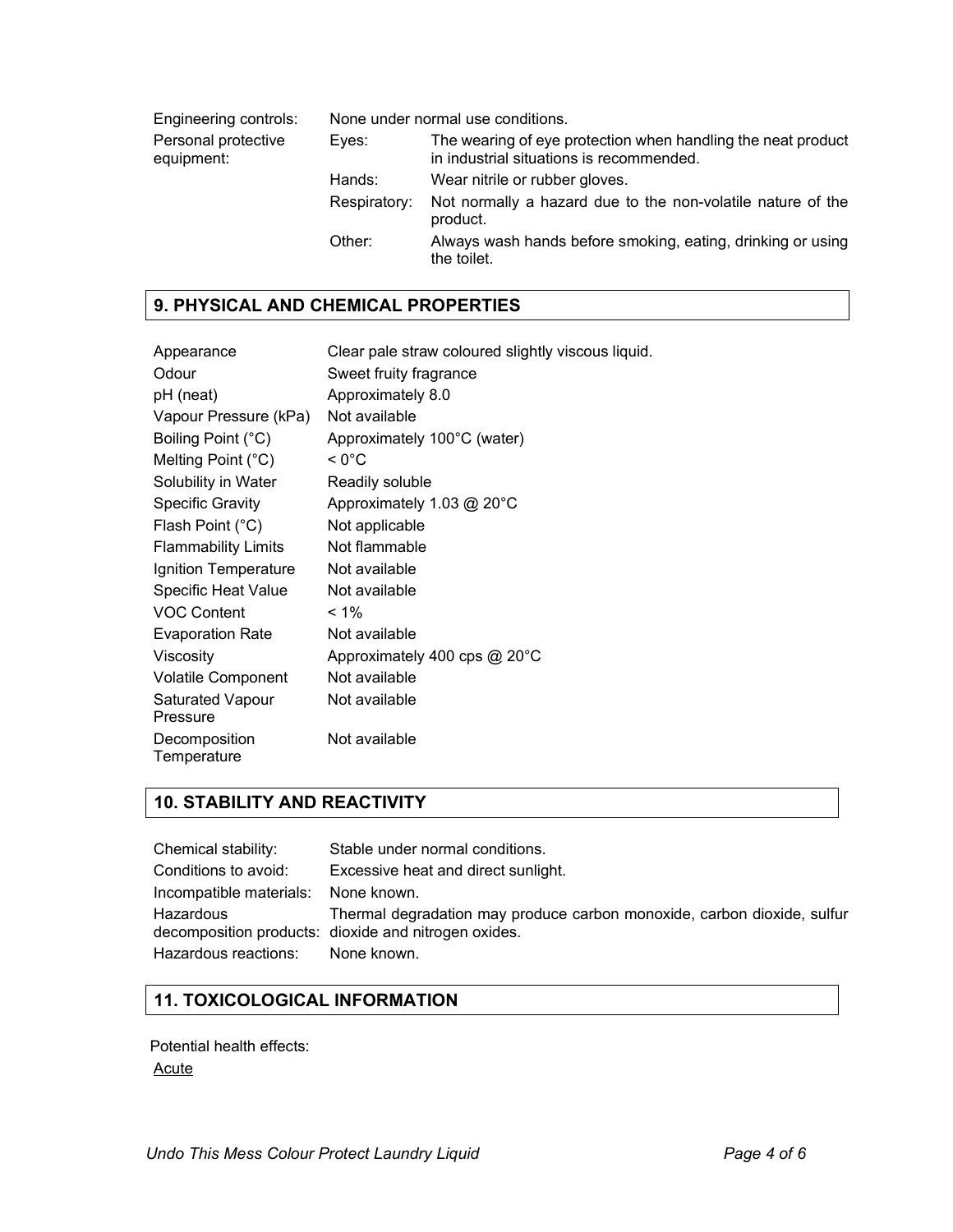| Swallowed:     | The oral ATE (Acute Toxicity Estimate) has been calculated to be<br>>5000mg/kg, so the product is not considered to be toxic via ingestion<br>according to GHS criteria.<br>May cause irritation if directly introduced to the mouth, throat and stomach.<br>Symptoms may include vomiting, abdominal pain, diarrhoea and nausea.                                                                                                        |
|----------------|------------------------------------------------------------------------------------------------------------------------------------------------------------------------------------------------------------------------------------------------------------------------------------------------------------------------------------------------------------------------------------------------------------------------------------------|
| Eye:           | The product has been determined to be an Eye Irritant under Category 2A of<br>the GHS classification system via calculation.<br>Therefore, product may cause mild to moderate irritation to the eyes,<br>including redness and stinging.                                                                                                                                                                                                 |
| Skin:          | The dermal ATE (Acute Toxicity Estimate) has been calculated to be<br>>5000mg/kg, so the product is not considered to be acutely toxic via skin<br>contact according to GHS criteria.<br>The product has been determined to not be a skin irritant under the GHS<br>classification system via calculation.<br>However, repeated or prolonged skin contact may cause irritation or dermatitis<br>in some individuals with sensitive skin. |
| Inhaled:       | The inhalation ATE (Acute Toxicity Estimate) has been calculated to be<br>>20mg/L, so the product is not considered to be acutely toxic via inhalation<br>according to GHS criteria.<br>Not normally a hazard due to the non-volatile nature of the product.                                                                                                                                                                             |
| <u>Chronic</u> | No information available.                                                                                                                                                                                                                                                                                                                                                                                                                |

# **12. ECOLOGICAL INFORMATION**

| Ecotoxicity:                     | Hazardous to the aquatic environment - acute: Cat. 3<br>The product has not been tested. The statement has been derived from<br>summation of substances in the formula. |             |                       |             |
|----------------------------------|-------------------------------------------------------------------------------------------------------------------------------------------------------------------------|-------------|-----------------------|-------------|
|                                  | Ingredient                                                                                                                                                              | DID No. (2) | $LC_{50}$ / $EC_{50}$ | <b>NOEC</b> |
|                                  | C12-14 Fatty acid methyl ester<br>(MEE), 1-30 EO                                                                                                                        | 2154        | 12.1                  | 0.25        |
|                                  | C 12-14 Alkyl polyglycoside                                                                                                                                             | 2136        | 8.7                   |             |
|                                  | C12-14 Fatty acid methyl Ester<br>Sulphonate                                                                                                                            | 2021        | 9.0                   | 0.25        |
| Persistence and<br>Degradability | The surfactants contained in this product are classified as readily<br>biodegradable according to OECD criteria 301B or 301D.                                           |             |                       |             |
| Mobility                         | No information available.                                                                                                                                               |             |                       |             |
| Other                            | Avoid contaminating waterways.                                                                                                                                          |             |                       |             |

#### **13. DISPOSAL CONSIDERATIONS**

Waste disposal: Dispose of by incineration or burial in an approved landfill in accordance with Commonwealth, State and Local Government regulations.

### **14. TRANSPORT INFORMATION**

Not classified as Dangerous Goods according to the Australian Code for the Transport of Dangerous Goods by Road and Rail.

UN Number: None

Proper Shipping Name: None